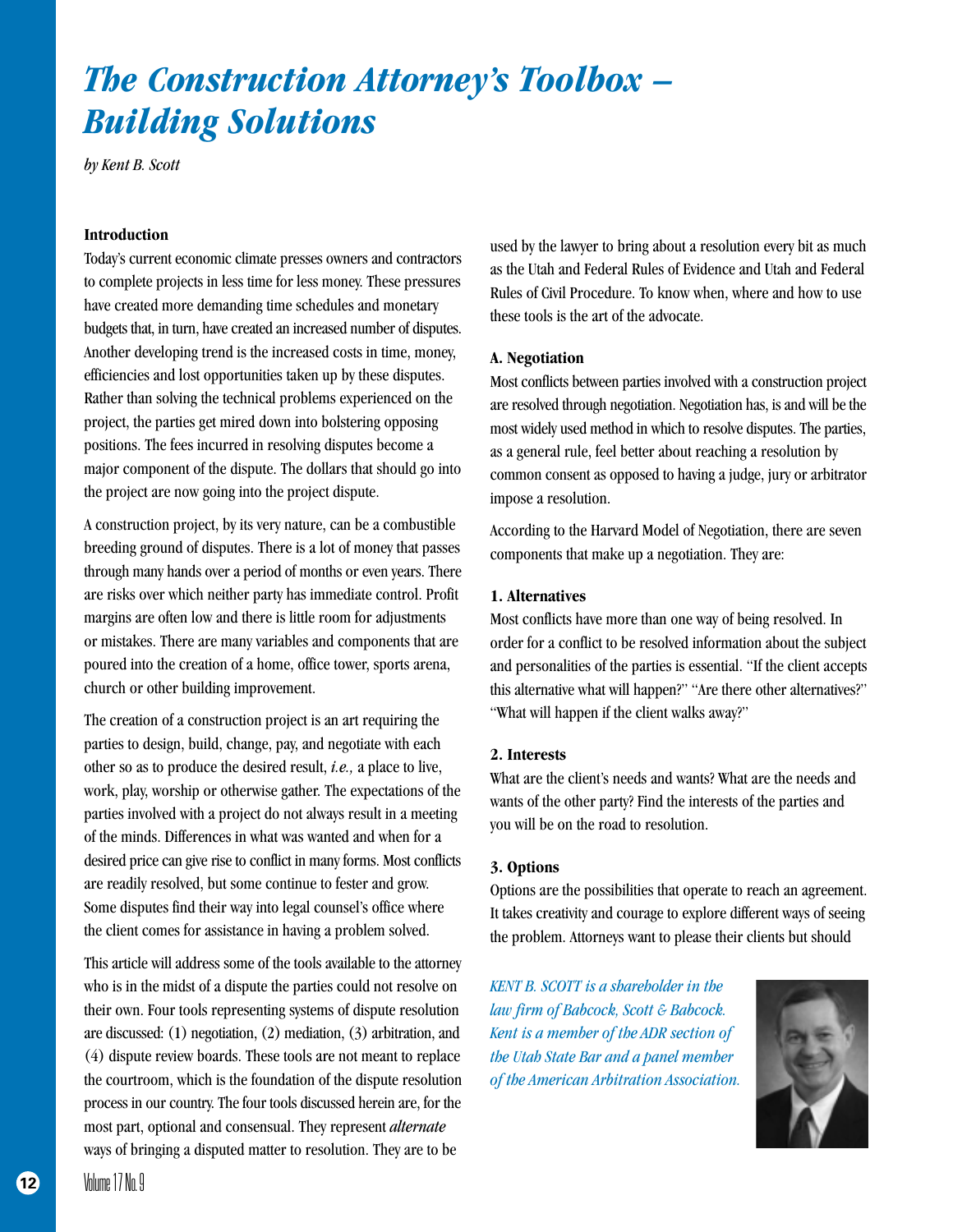not be a mirror of their client's thoughts and feelings. The best clients are open to suggestions. The attorneys and clients that make resolutions happen develop the capacity to look past their positions and focus on their interests.

# **4. Legitimacy**

Both attorneys and clients need to evaluate whether a proposed resolution is going to work. In order to make that assessment, it is best to measure a specific proposal against objective criteria. The feelings of the parties are important, but so is the workability of the resolution reached. If it doesn't work, the parties will climb back into the arena of conflict. On the other hand, if it works, then work it through to final resolution.

# **5. Commitment**

It takes commitment to reach a resolution and to carry out its requirements. Most parties want to have their problem resolved, but they lack the commitment to reach that result. Attorneys vary in their level of commitment. Unfortunately there are those attorneys who commit themselves to prolong a dispute for one of the following reasons:

• it is in their economic interest to keep the dispute going;

- they have not taken the time to study the information required to enter into successful negotiations; or
- they have not developed the independence required to deliver information to the client that it does not want to hear.

Clients also vary in their level of commitment. The ability to reach a resolution to a conflict is inhibited by one or more of the following:

- the client gets hung up on its position and is not able to see options;
- the client is not willing to spend the time and effort to obtain and evaluate information about the dispute; or
- the client is not willing to accept responsibility for resolving the dispute ("it's all his fault" or "this is the attorney's job").

# **6. Communication**

Communication means there are a "sender" and a "receiver." Too often people are caught up in what they are going to say to respond to what is being said ("sending"). They do not focus on that which is being said ("receiving"). When everyone is "sending" and no one is "receiving" stalemate results. Effective negotiation requires two-way ("sender" – "receiver") communication.

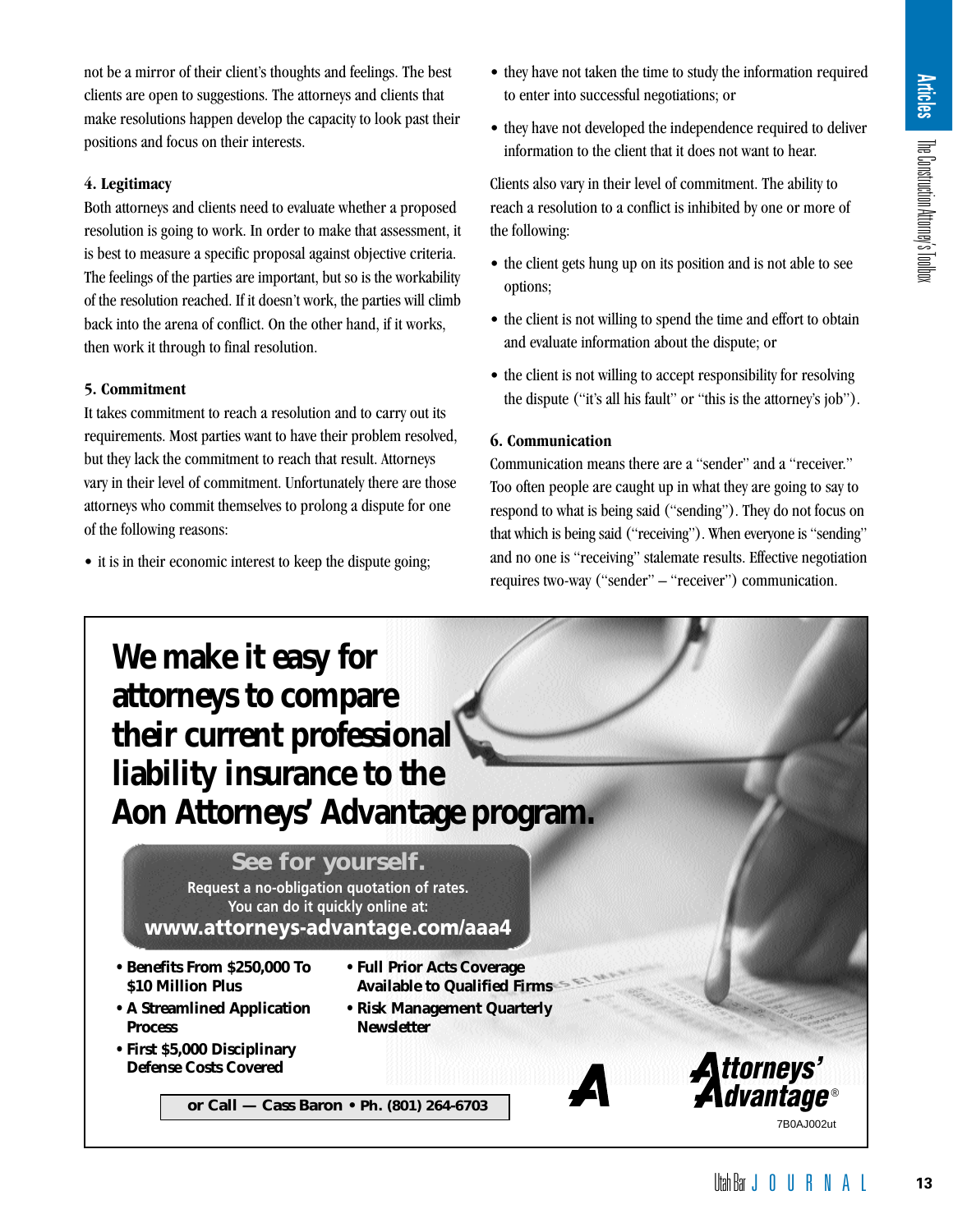# **7. Relationship**

Some disputes involve relationships that need to be continued (joint venture partners). Some relationships have the potential to develop for the better once the dispute is resolved (architectowner, owner-contractor, contractor-surety). Other relationships need closure. The relationship factor is critical when evaluating the options for a resolution and determining which option, if any, fits the interests of a particular party.

Conflict is not the enemy. It is the mother of opportunity to negotiate a just resolution. How the parties in their negotiations react to a particular set of circumstances determines the success or failure of a commercial relationship. The road to resolution is prominently marked with learning opportunities.

# **B. Mediation**

The 1997 Edition of the AIA A-201 General Conditions contains a provision that requires the parties to mediate their dispute before resorting to arbitration or litigation. The contract requirement, in part, states:

If a dispute arises out of or relates to this contract, or the breach thereof, and if the dispute cannot be settled through negotiation, the parties agree first to try in good faith to settle the dispute by mediation administered by the American Arbitration Association under its Construction Industry Mediation Rules before resorting to arbitration, litigation, or some other dispute resolution procedure.

The mediation of a construction dispute has traditionally been voluntary. The AIA A-201 mediation requirement, similar contract provisions and required court-annexed alternative dispute resolution programs have brought a new element to the dispute resolution scene: mandatory mediation. Mediation is here to stay and it is here to grow. Attorneys will be doing more mediations than trials. The art of mediation advocacy should be one of the sharpest tools in the toolbox. Here are some of the questions being asked by the contractors and clients involved with a mediation of a dispute: **14** Volume 17 No. 19 Volume 17 No. 19 Volume 17 No. 19 Volume 17 No. 19 Volume 17 No. 19 One dispendient of a dispendient of a dispendient of a dispendient of a dispendient of a dispendient of a dispendient of a dispendie

# **Mediation Defined**

Mediation is a procedure where two or more parties attempt to resolve their dispute with a neutral party ("mediator"). The mediator remains neutral throughout the meeting. The process is confidential and no resolution can be reached without the consent of the parties. If an agreement is reached, the agreement will be binding and can be enforced by the courts.

## **Anatomy of a Successful Mediation**

The success of a mediation is controlled mainly by the parties. Some of the critical components of a successful mediation involve:

- The background and capabilities of the mediator.
- The attendance of people with the knowledge and authority to settle.
- The needs and interests of the parties.
- Whether a trial or arbitration has been scheduled.
- Commitment of the parties and their attorneys to participate.
- The extent to which information has been exchanged.
- The amount of time and money expended or to be expended.

The following is a brief outline of the events involved in a mediation:

- The attorneys prepare a short brief for the mediator.
- The parties sign a confidentiality statement.
- The parties summarize their positions in a joint session.
- The parties go into separate confidential meetings with the mediator to discuss objectives, needs and settlement options.
- The mediator shuttles between the parties in an effort to find common ground.
- If a settlement is reached, a written agreement is created that outlines the general terms of the resolution. The agreement may provide for more detailed documentation to be drafted and signed by the parties.
- If a settlement is not achieved another session may be scheduled or the mediator may offer some suggestions to consider that may assist the parties in future negotiations or other settlement efforts.

#### **When and Where to Mediate**

There is no set formula for assuring that a mediation will succeed. Mediation can be effective at any stage of the dispute: pre-litigation, during litigation, on appeal. Most mediations occur after a claim has been filed and some exchange of information has taken place. The decision as to whether or when to mediate will vary with each case. However, the statistics from the major institutional mediation services indicate that mediation is most successful when the dispute is in its early stages before the parties have expended their resources on combat. It is important to realize that successful mediation involves a good faith exchange of information between the parties.

The mediation should take place at a neutral site. For mediations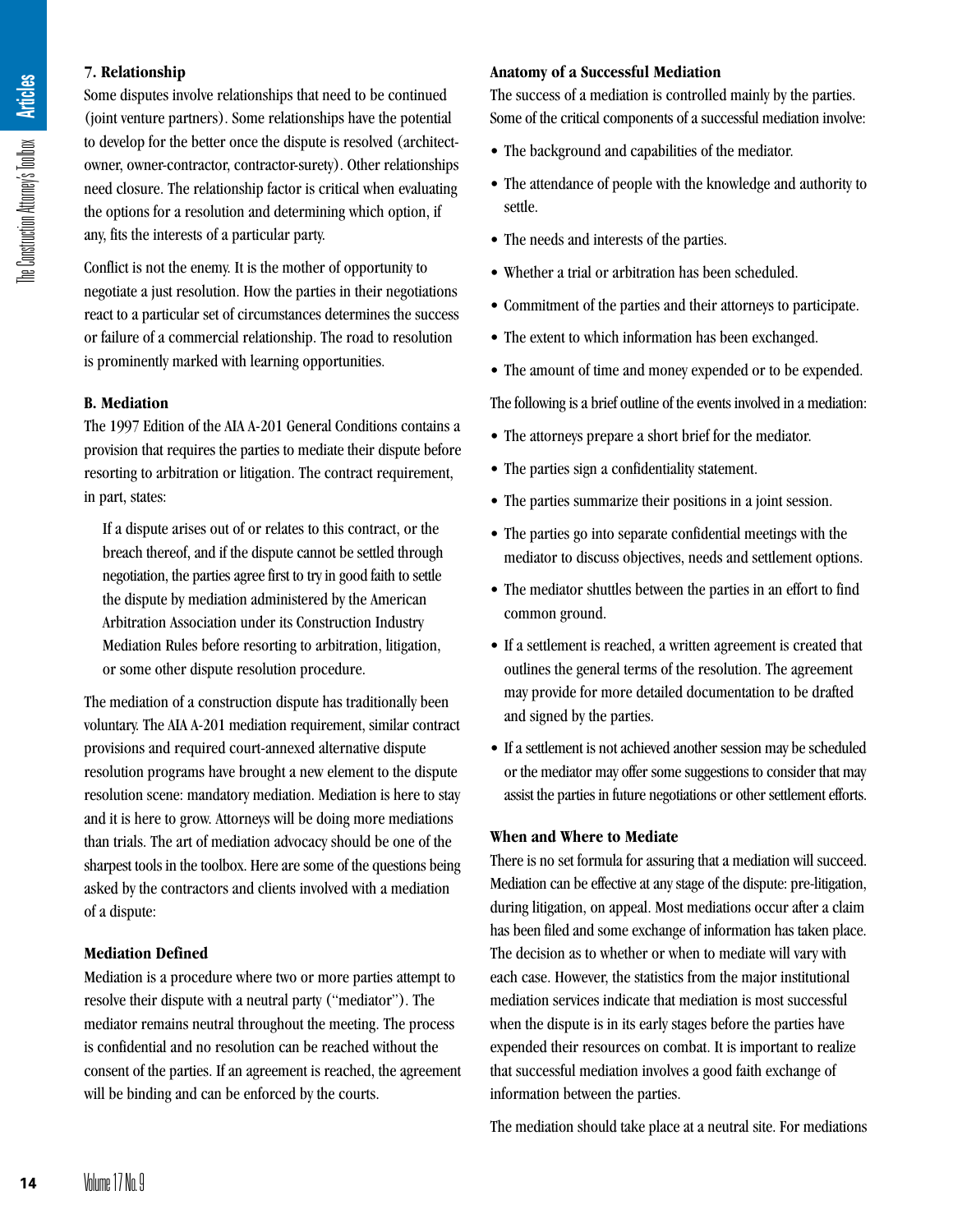involving out of state participants, a value judgment will need to be made concerning the time and expenses that will be incurred. Consideration should be given to use telephonic or video conferencing. On-line mediation is becoming more popular to resolve both commercial contract and mass tort claims that involve defective construction materials. Also, most mediators are available to travel to a neutral site to conduct the mediation.

# **Who Should Come to the Mediation**

The following is a brief summary of those who would be expected to attend the mediation:

- Legal counsel: yes, if the party is represented.
- Client: the person with authority to settle, and others with knowledge of the facts.
- Experts: avoid having experts involved. They are hired to support your position and often complicate the process where settlement options are being discussed. Experts, however, may be helpful to describe and understand technical information.
- Documents: less is better. Summaries, graphs and charts are useful.
- Others: associates, secretaries or assistants are discouraged. If there is a need, make advanced arrangements so all parties approve and understand their respective roles.
- Other information specifically requested by the mediator.

# **Making the First Move**

There is no advantage for one party or the other to move the

process forward. The mediator will take the time and make the effort to understand the position and interests of each party. The mediator will know when to start the process of making offers. Usually the mediator will seek a consensus on the easy issues and work toward an agreement on more difficult matters thereafter. Trust the mediator.

# **How Long Will the Mediation Last?**

It is common to schedule mediations for either a half or one full day. More time should be scheduled for mediations that require extensive travel, the presence of many parties or involve complex fact or legal issues. It is best to build in a margin of "float" time for the mediation session. Multiple day mediations have their own built-in challenges. Often the parties recess after the first day and go home to re-think their case in a light that supports their original position. Consequently, the parties begin the next day needing to be "warmed up" and put back into the solution / settlement mode. Example the aim and matter attention the construction of the attention of the attention of the attention of the solution of the solution of the solution of the solution Attorney in a margin of "float" time<br>parties or invol

# **In General**

The expanded acceptance and use of mediation in the construction industry is evidenced by the inclusion of the mediation process in the AIA's most recent edition of the Conditions of the Contract for Construction (15th Ed. 1997). It reads:

Any claims arising out of or relating to the contract … shall … be subject to mediation as a condition precedent to arbitration and the institution of legal or equitable proceedings by either party.



Mark S. Altice Relations Manager for Utah State Barmembers Salt Lake City Office 466-1792 or (800) 732-9416 Toll Free Ogdien City Office 479-0330 or (800) 449-0380 Toll Free

\*Closing cosis credit of up to \$400 on all first mortgages for all. Urah Bar members and employees. Home equity loans and lines of ciedit receive a \$100 rebate checka her 30 days.

# $\mathop{\bigvee}\nolimits_{\mathop{\hbox{or}}\nolimits}$  ortgages up to \$1.5 million tailored to meet your needs

# CHASE MORTGAGES FOR ATTORNEYS

- At Chase Home Finance, We Value your time and Understand your unique needs
- . Competitive fixed and adjustable-rate programs
- Prompt loan decisions and smooth timely closings.
- 100% financing available.

Call Chase today.



"In dainge sintuk oil to spielalavai alkal dainy. In her or image mblokrate hedring eta Timel emagert to eviimet olimpe hepenviewte investigate inel tunted textimatid to ekt adistical contractor and consideration with the second burst and the second material contractor and the second material consideration of the second material consideration of the second material consideration of the second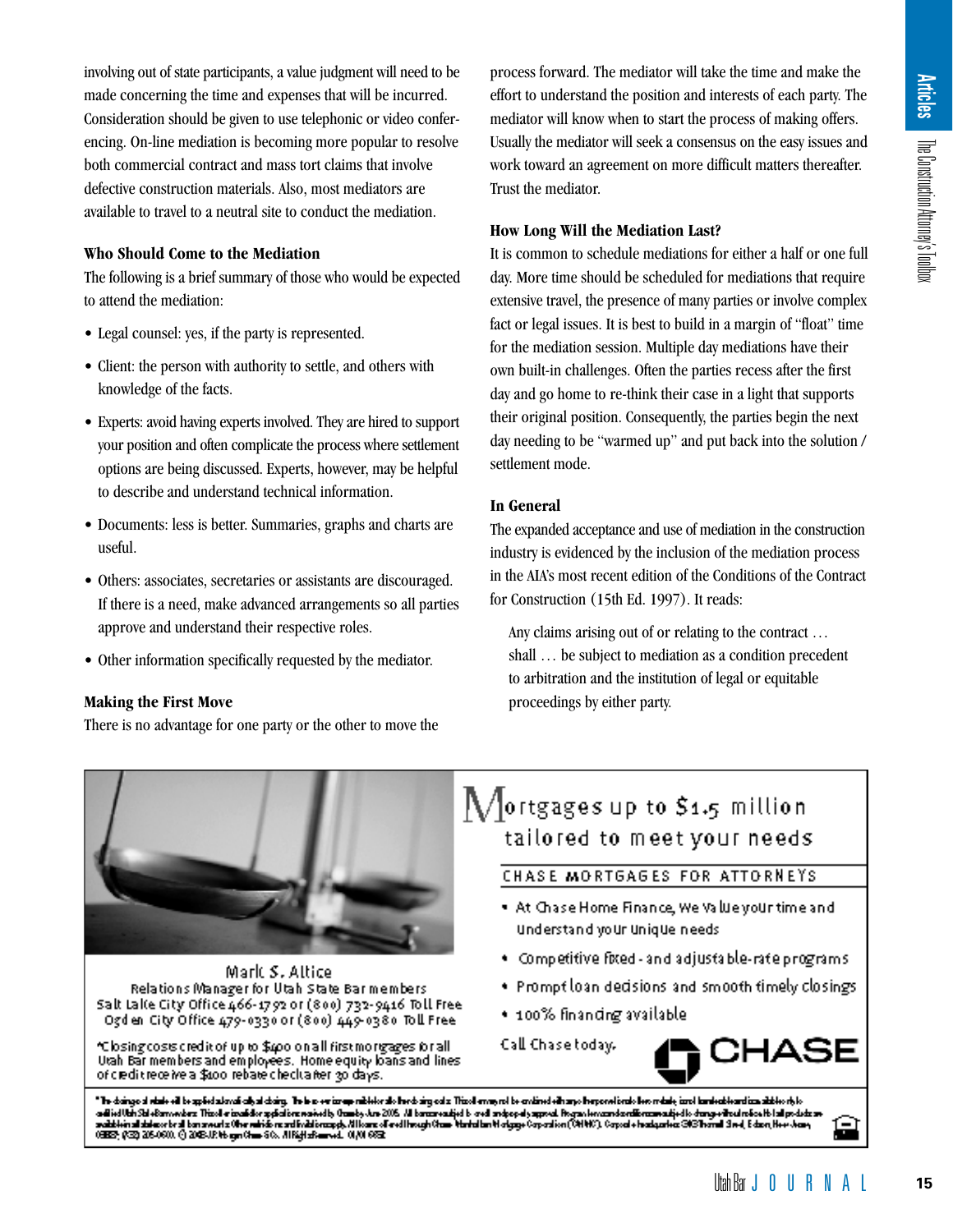Mediation provides an opportunity for people to have their input into how the process is designed and conducted. The parties are given an opportunity to confidentially express their interests and values without compromising their positions while in the presence of other parties. It provides the parties a sense of involvement and control over the dispute resolution process and the terms of a settlement.

# **C. Arbitration**

Arbitration has long been favored as a means of resolving construction disputes. Many standard construction contract documents provide for a mandatory binding arbitration of all disputes arising under or related to the contract.

# **Arbitration Statutes**

Both federal and Utah law, like the law in virtually every other state, favor arbitration as a cost-effective and timely means of resolving disputes. Consistent with these policy considerations, both statutory law and case law support judicial orders compelling arbitration when required by statute or contract.

The Federal law is found in Title 9 U.S.C. §1, et seq., and is known as the Federal Arbitration Act, enacted in 1925. Current Utah law is set out in the Utah Uniform Arbitration Act, Utah Code §78-31a-101 through 131, and is patterned after the Revised Uniform Arbitration Act, and applies to all contracts entered into after May 6, 2002. Disputes arising under contracts entered into prior to May 6, 2002 will be governed by the arbitration act in force on the date the agreement was signed. (Utah Code §78- 31a-131). **1682** Interaction into how the are given a and values presence of involvement and the term of a strip arbitration dispute the ederation of arising und **Arbitration** Book feder state, favore resolving to both statute arbit

The Utah Uniform Arbitration Act replaced the old Utah Arbitration Act (Title 78, Chapter 31, repealed) for the purpose of serving as a comprehensive codification of arbitration practice and procedure. The new Utah law deals with such matters as arbitrability, provisional remedies, consolidation of proceedings, arbitrator disclosure, arbitrator immunity, discovery, subpoenas, pre-hearing conferences, dispositive motions, punitive damages, attorneys' fees and other remedies which could be the subject of an arbitration award.

# **Commencement of Arbitration and Selection of Arbitrator(s)**

Arbitration is initiated by a demand for arbitration. The most common arbitration clause found in construction contract documents requires arbitration to proceed in accordance with the Construction Industry Arbitration Rules of the American Arbitration Association ("AAA"). A demand for arbitration

pursuant to the AAA's rules is a very simple document, requiring only a general and brief statement outlining the identity of the parties and their counsel, if known, the nature of the claim and the amount of the damages sought.

The method for the selection of arbitrators is found in the AAA's Construction Industry Rules, or in the applicable federal or state statutes. The method of selection can also be defined in the parties' Agreement or, if needed, the Court will appoint the arbitrator.

# **Case Management**

The arbitrator will generally schedule a preliminary hearing wherein the arbitrator and parties' counsel will discuss:

- the parties in interest
- claims of the parties
- scheduling of discovery
- scheduling of motions
- disclosure of witnesses
- handling exhibits
- exchange of expert reports
- procedures governing the evidentiary hearing
- the form the award will take.

# **Discovery and Motions**

In most instances, the type, amount and time frame for discovery are left to the arbitrator's discretion. Most arbitrators try to get the parties to agree on reasonable limits on discovery, especially depositions, but will impose such limits where the parties fail to agree.

The arbitrator has the authority to issue subpoenas and subpoenas duces tecum upon third parties as allowed by the Utah and Federal Rules of Civil Procedure.

In theory, arbitrators have always had authority to summarily dispose of all or portions of the claims submitted for arbitration. Dispositive and summary motions may be filed resulting in a final or interim award. Because of the limited avenues of appeal available in arbitration, the summary disposition of claims is carefully considered by the arbitrator or arbitration panel.

# **The Arbitration Hearing**

At the evidentiary hearing, the procedure is in form very similar to that encountered in litigation. It is, however, considerably less formal, particularly as to evidentiary matters. Simply stated,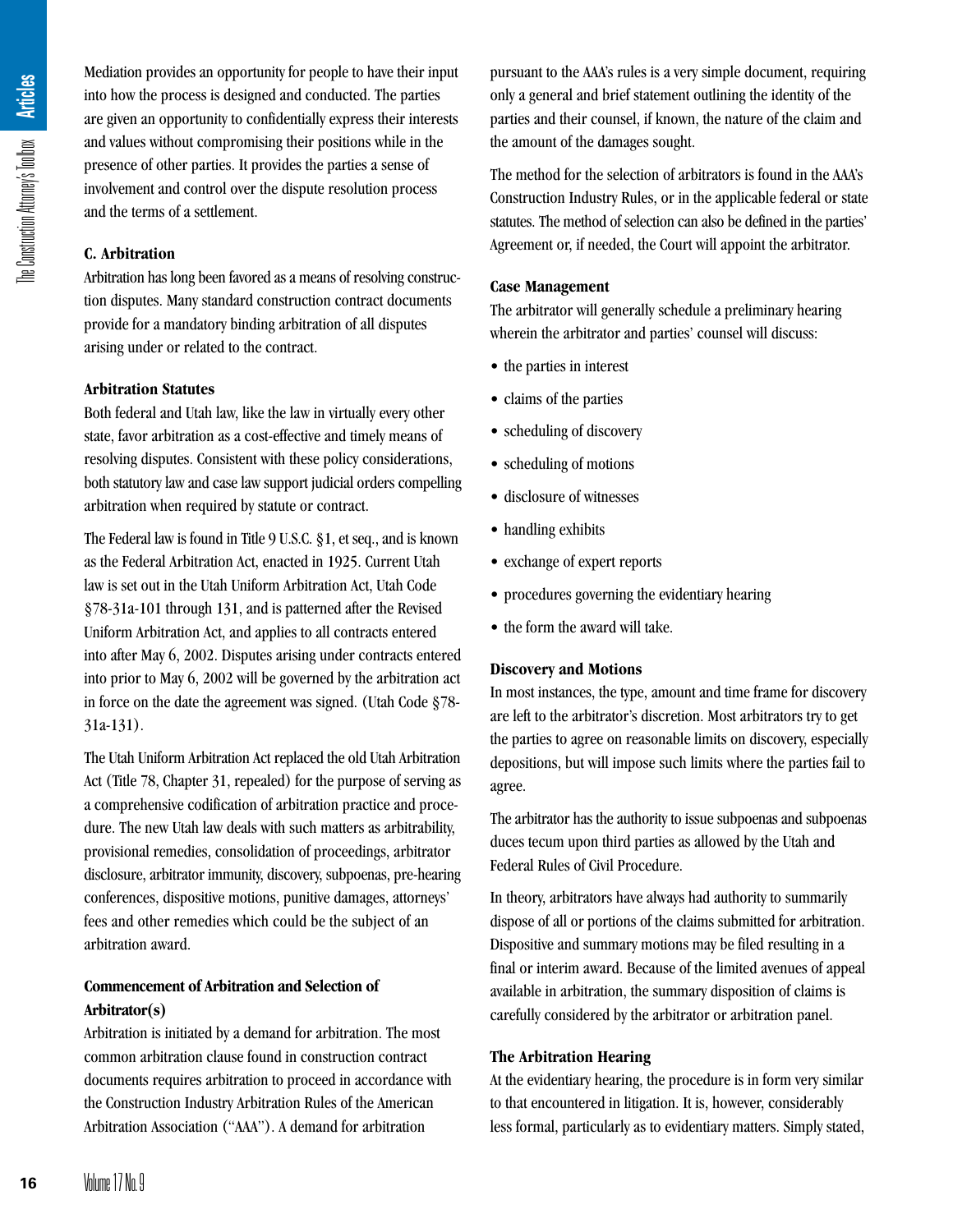the rules of evidence are "relaxed" in arbitration. Rule 31(b) of the AAA Construction Industry Rules provides:

The arbitrator, exercising his or her discretion, shall conduct the proceedings with a view to expediting the resolution of the dispute and may direct the order of proof, bifurcate proceedings and direct the parties to focus their presentations on issues the decision of which could dispose of all or part of the case.

Responses to questions are answered in a more narrative manner. AAA Construction Industry Rule 32(a) states that "the parties may offer such evidence as is relevant and material to the dispute and shall produce such evidence as the arbitrator may deem necessary to understanding and determination of the dispute. Conformity to the legal rules of evidence shall not be necessary." Most arbitration acts contain similar provisions. In short, the test by which evidence is judged in arbitration is materiality, not admissibility. The arbitrator has the authority to weigh the evidence received.

#### **The Award**

Once the arbitrator is satisfied that all evidence is in, he or she will close the hearing and begin deliberations that lead to the award. Historically, arbitration awards have been extremely brief, consisting essentially of a net award of damages in favor of one of the disputants and perhaps an award of attorney's fees and/or arbitration costs. Currently, many arbitrators, as well as organizations such as the American Arbitration Association will provide either a detailed or reasoned award upon request by the parties.

A detailed award must specifically list the arbitrator's award as to each component of each party's claims and culminate in a net award as to damages, attorney's fees (where applicable), arbitration costs and interest. A reasoned award takes the process one step further, requiring the arbitrator to provide at least a minimal written explanation for each component of their award. Findings of fact and conclusions of law are frequently not submitted unless requested by the parties and agreed upon by the arbitrator.

Under the rules of the American Arbitration Association, an arbitrator must issue the award within 30 days from the date the hearing is closed. Neither the Utah Uniform Arbitration Act nor the United States Arbitration Act has established any such time frame.

# **Modification of Award**

Under the Utah Uniform Arbitration Act and the American Arbi-

tration Association's rules, a party has twenty days from the date the award is received to seek modification of the award to correct any clerical, typographical, technical or computational errors. The arbitrator has no authority to re-determine the merits of the award but may correct calculations or descriptions of persons or property. This provision is an exception to the common law *functus officio* doctrine that states when arbitrators finalize an award and deliver it to the parties, they no longer have the power to act on any matter. when we was the merits of the award to correct<br>or computational errors.<br>etermine the merits of the<br>descriptions of persons<br>termine the merits of the<br>descriptions of persons<br>in the common law<br>no longer have the power<br>in exc

The Federal Arbitration Act has no such exception. Parties under the Federal Arbitration Act must, however, bring a new proceeding in the U.S. District Court to clarify an arbitrator's decision. Under the Federal Arbitration Act a motion to modify may be filed with the court at any time within three months after the award has been filed or delivered.

# **Motion to Vacate Award**

There is no authority to vacate an award under the American Arbitration Association's rules. A motion to vacate the award under the Utah Uniform Arbitration Act must be filed within ninety days from the receipt of the award. Under the Federal Arbitration Act, a motion to vacate may be filed at any time within three months after the award has been filed or delivered.

Once an award has been issued, it may become subject to efforts to vacate by a dissatisfied party. Reversal of an arbitrator's award can only be done by a court. Under the federal and Utah statutes, an arbitrator's award will be vacated if it appears that:

- The award was procured by corruption or fraud;
- The arbitrator is guilty of bias or other misconduct;
- The arbitrator exceeded his or her powers;
- There was no arbitration agreement;
- The arbitrator failed to postpone a hearing;
- The arbitrator refused to hear material evidence; or
- The arbitration was conducted without proper notice.

Courts have traditionally deferred to arbitrator's awards and have been reluctant to revisit them when challenged by a dissatisfied party. However, the Utah Supreme Court in the case of *Buzas Baseball, Inc. v. Salt Lake Trappers, Inc.,* 925 P.2d 941 (Utah 1996), stated that a court may explore further the propriety and basis for an arbitrator's award and that an award could be vacated if it violates public policy.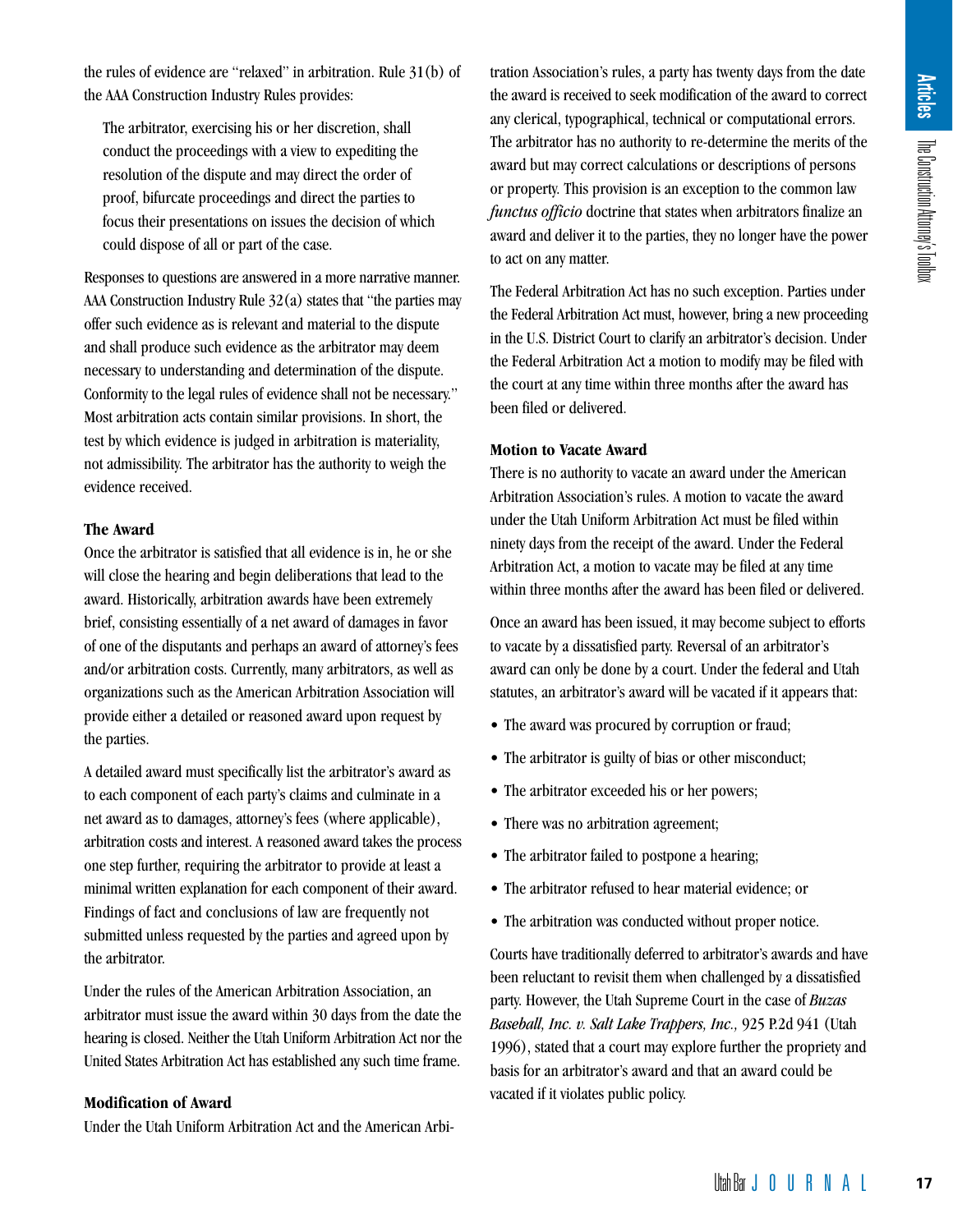#### **Summary**

The arbitration of construction disputes is governed by the terms of the Federal Arbitration Act, the Utah Uniform Arbitration Act, or the rules agreed upon by the parties such as the Construction Industry Rules of Arbitration authored by the American Arbitration Association.

In choosing to arbitrate a dispute, the parties waive their rights to have a court or jury determine the outcome of their dispute. The parties can agree to arbitrate either an existing dispute or a dispute that may arise in the future. In such an event, they need to consider the rules under which the arbitration will be conducted. The arbitration award is final and may not be overturned except on limited grounds.

#### **D. Dispute Review Boards**

A dispute review board is a neutral group of persons usually selected by the owner and contractor at the beginning of the construction project to resolve future disputes as they arise on the job. The persons on the board have the technical background and experience to understand and help resolve construction disputes. They visit the job regularly during the construction process and become familiar with the project's design and construction requirements.

The purpose of dispute review boards is to hear disputes in an informal, non-adversarial atmosphere, and to provide technical recommendations for timely resolution of disputes. The role of the dispute review board is to provide an independent assessment of both parties' positions, and to resolve the dispute before the parties adopt rigid positions leading to a breakdown in communication on the job. In summary, a dispute review board is a process where the parties invest time and money in seeking a technical solution as distinguished from arbitration where the parties present evidence in support of their position in order to obtain an award. **1882**<br> **18 18 i 18 i c o i c o i c o i c o i c o i c o i c o i c o i c c c d s c c c d c c d c c d c c d c c d c c d** 

# **Creating the Dispute Review Board**

A dispute review board should initially be established by the contract documents. The suggested language by the American Arbitration Association for incorporation into the contract documents is:

The parties shall impanel a Dispute Review Board (DRB) of three members in accordance with the Dispute Review Board Procedures of the American Arbitration Association. The DRB, in close consultation with all interested parties, will assist and recommend the resolution of any disputes, claims, and other controversies that might arise among the parties.

On projects where a dispute resolution board is specified, contractors should inform all subcontractors that a dispute resolution board has been established and require them to participate in the process when their work or materials are involved with or may be affected by the dispute. The expenses of establishing and maintaining the dispute review board should be the responsibility of the parties involved with the dispute.

Once the contract is signed, the owner and general contractor will select a group of one to three persons to act as the dispute review board. In some cases, the persons will be selected in a completely neutral fashion with the aid of an organization such as the American Arbitration Association. In other cases, the owner and general contractor may each nominate one member to the board and each member will then select a third member to serve on the board.

The board member is usually a professional with technical expertise (architectural, engineering, legal, accounting, scheduling, etc.) to offer counsel and assistance in working on a technical solution to the problem at hand. Once the board is established, each board member is given a set of contract documents in order to enable them to become familiar with the project and the scope of work involved. The board members should meet periodically at the project site with both parties to review the construction progress, even when there are no disputes in existence.

Whenever the parties are unable to resolve a dispute, the dispute should be immediately referred to the dispute review board for a prompt recommendation or decision. Depending on the agreement of the parties, the decisions of the dispute review boards may be merely non-binding recommendations or may be binding decisions.

The notice of a dispute to the board should be in writing, and notice should be given to all interested parties. The notice should state in full detail the issues of the dispute to be considered by the board.

When a dispute is presented to the board, the contractor and the owner will be given an opportunity to present their views and supporting evidence at a hearing. Normally the hearing is held at the job site in an informal manner, without the presence of attorneys. The board will establish the procedure for the hearings. The board may ask questions of the parties or witnesses but should express no opinions concerning the merits of the case during the hearing.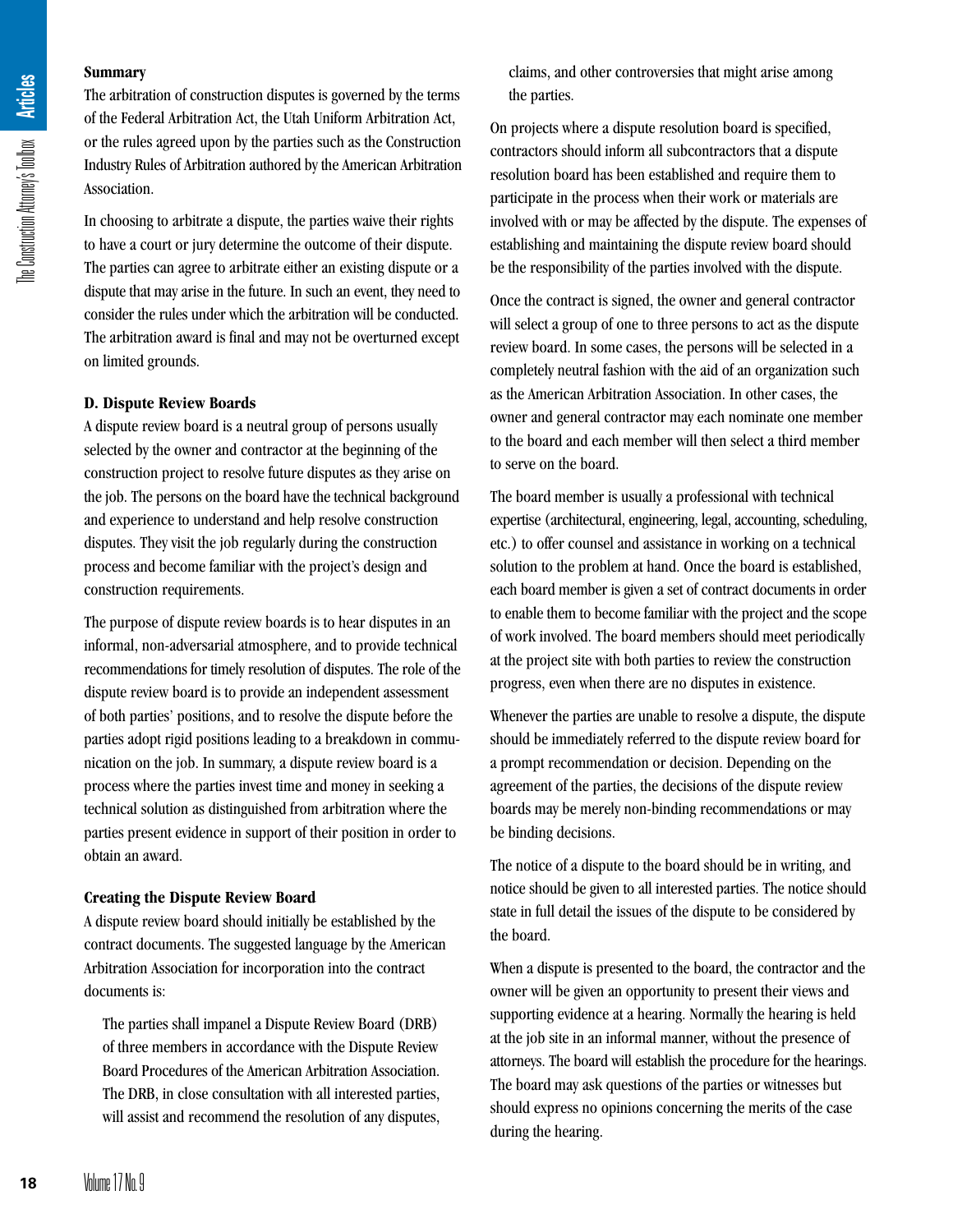After the hearing is concluded, the board meets in private to deliberate and reach a conclusion. The board's recommendation or decision should then be submitted to both parties in a written report.

If the board's function is to provide a non-binding recommendation, the parties may accept or reject the board's recommendation. The parties should notify each other and the board within a certain time period as to whether they accept or reject the recommendation. Failure to file such notice within the time specified will constitute an acceptance of the recommendation. If the recommendation is rejected, the parties may appeal back to the board, offer other methods of settlement, or proceed toward the next step in the dispute resolution process. The board's recommendations may be presented as evidence in any future dispute-resolution forum.

#### **Summary**

Dispute review boards offer a cheaper and time-saving method of resolving disputes as they occur. They also allow the parties to retain a cooperative relationship on a project. This cooperative relationship allows the construction project to progress more rapidly and prevents time wasted in preparing documentation in anticipation of some future litigation battle. Any costs incurred in establishing a dispute review board should be recouped from the savings of avoiding such litigation.

## **E. Dispute Resolution Contract Clauses**

#### **Prime Contract Dispute Resolution**

Article 4 of the AIA A-201 General Conditions of the Construction Contract (15th Ed. 1997) provides a dispute resolution system that is used for most commercial projects. The resolution of disputes is handled through a procedure beginning with the architect's review  $(4.4.1 - 4.4.8)$ . All claims not resolved by the architect are handled by mediation  $(4.5.1 - 4.5.3)$ . Claims not resolved by the architect or through mediation are resolved by arbitration  $(4.6.1 - 4.6.6)$ . The award of the arbitrator is final and binding.

The following is a simplified version of a dispute resolution clause that may be used in a contract between the owner and prime contractor.

**1. Disputes:** Claims, disputes or other matters in question between the parties arising out of or relating to this contract shall be subject to the Dispute Resolution Procedures set forth in this Article.

**2. Notices of Claim:** If a dispute arises out of or relates

to this contract, or the breach thereof, the claimant shall first advise the other party of the details of the claim within ten days from the time the facts underlying the claim became known to the claimant. The notice shall be in writing with sufficient detail and backup information to permit the other party to evaluate the claim.

**3. Negotiations:** Within ten days after notification of a claim in writing, a representative(s) of the Owner and the Contractor shall meet and endeavor to negotiate a resolution. Representatives of both parties shall attend with authority to settle any claim.

**4. Dispute Review Board:** If a dispute arises out of or relates to this contract, or the breach thereof, and if the dispute cannot be settled through negotiation, the parties, within ten days from the termination of the negotiations, shall impanel a Dispute Review Board (DRB) of three members in accordance with the Dispute Review Board Procedures of the American Arbitration Association. The DRB, in close consultation with all interested parties, will assist and recommend the resolution of any disputes between the Parties. The decision of the DRB is (is not) binding.

**5. Mediation:** If a dispute arises out of or relates to this contract, or the breach thereof, and if the dispute cannot be settled through negotiation or the Dispute Resolution Board, the parties agree to try in good faith to settle the dispute by mediation administered by the American Arbitration Association under its Construction Industry Mediation Rules before resorting to arbitration, litigation, or some other dispute resolution procedure.

**6. Arbitration of Disputes:** If a dispute arises out of or relates to this contract, or the breach thereof, and if the dispute cannot be settled through negotiation, the Dispute Resolution Board, or mediation, then any controversy or claim shall be settled by arbitration administered by the American Arbitration Association under its Construction Industry Arbitration Rules, and judgment on the award rendered by the arbitrator(s) may be entered in any court having jurisdiction thereof. Any arbitration may include by consolidation or joinder any other additional party who is or may be involved in the claim. The arbitrator(s) shall have the power to award to the prevailing party reasonable costs and attorneys' fees in addition to the costs of arbitration. Letter the constrained state of the claim within<br>tails of the claim within<br>terlying the claim attention to<br>the claim.<br>Ther notification of a<br>of the Omegotiate a resolu-<br>shall attend with<br>spute arises out of or<br>the constru